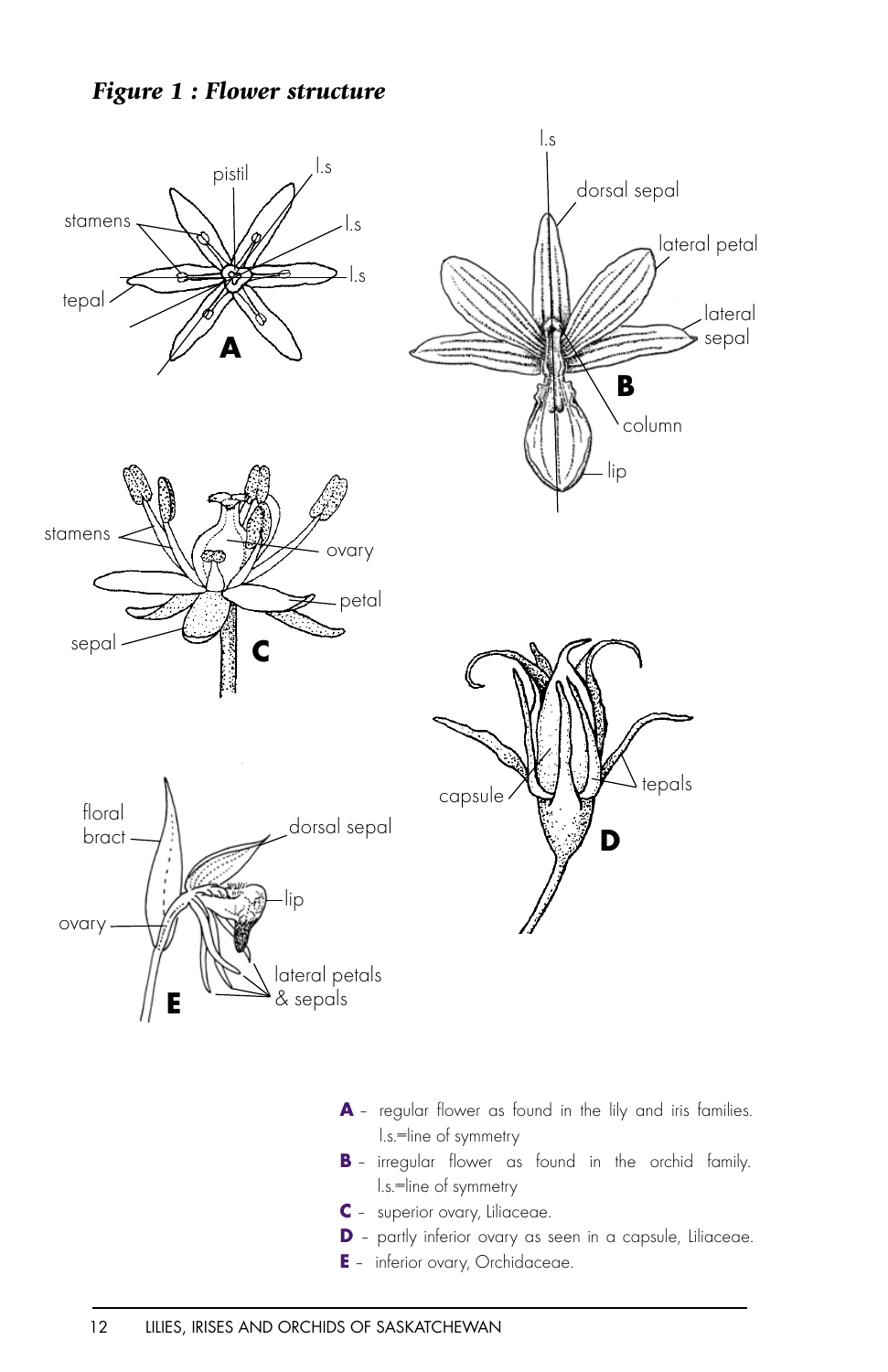## *Allium* **L***.* **ONION** [CHIVES, GARLIC]

Onion-scented, perennial herbs with leafless stems (scapes) from tunicate bulbs enclosed in a fibrous, membranous or papery coat. Leaves grass-like, basal to subbasal, round, flat or channeled. Flowers perfect, regular, white, pink or purple in terminal umbels subtended by  $1-3+$  spathe bracts  $(\pm)$ separate segments of the membranous spathe, which rips apart as the flowers open); petals and sepals similar (tepals), 6, withering and persisting below the capsule; stamens 6, opposite tepals with filaments fused into a ring attached to base of perianth; ovary superior. Fruit a 3-lobed,  $\pm$  spherical, 3-chambered, loculicidal capsule with conspicuous appendages on the distal end in some species; seeds black, 1-2 in each of the 3 chambers.

*Allium* is the Latin word for garlic. Members of this genus have been used worldwide for food and medicine. This mostly northern hemisphere genus has 700-800 species worldwide, 96 in North America, 12 in Canada and 4 in SK.

*Figure 3 : Wild Onions and Chives*

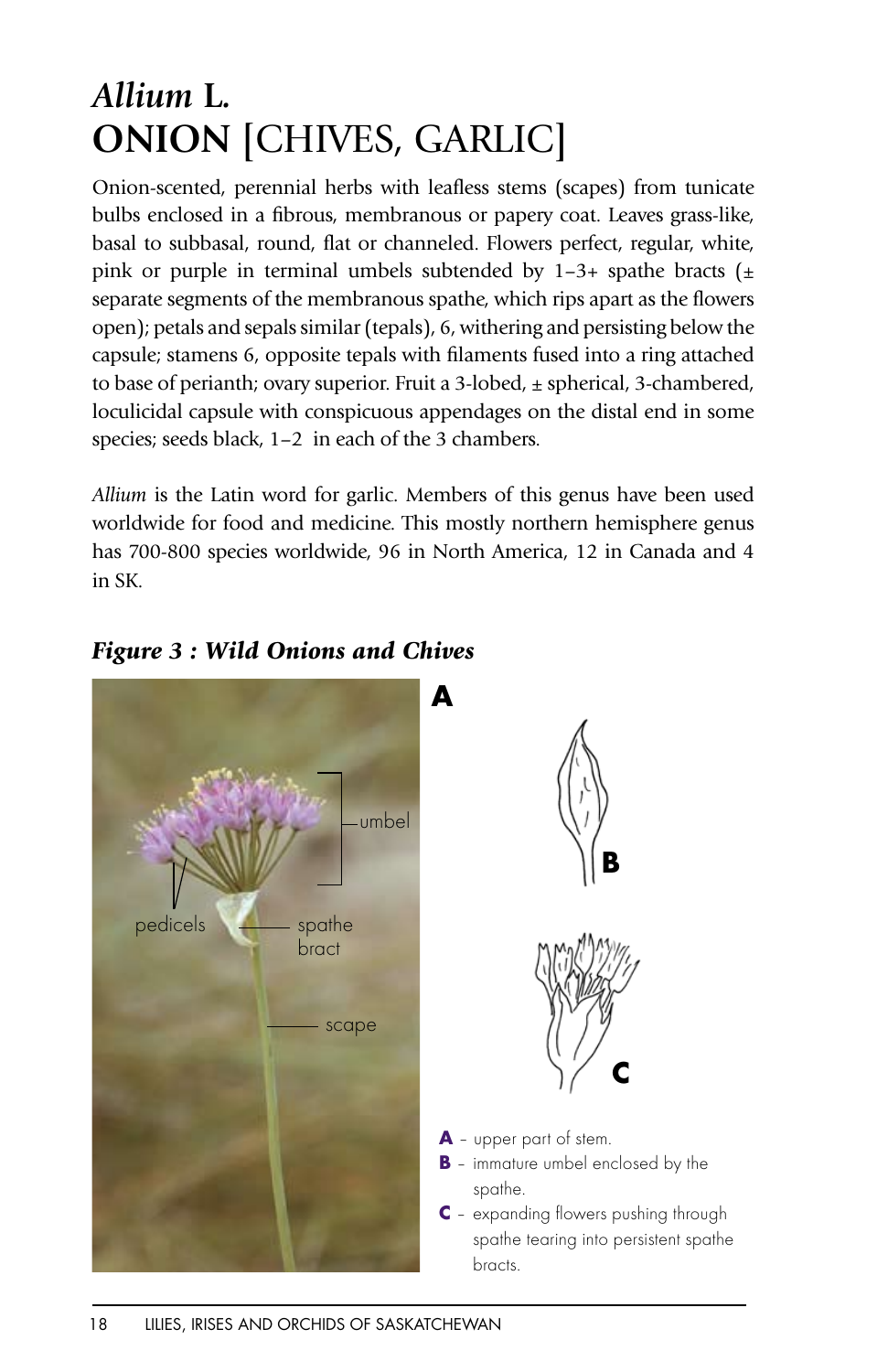

LILIES, IRISES AND ORCHIDS OF SASKATCHEWAN 61

at base and racemose at top. pcel=pedicel,

**C** – flower, showing nectar glands (n.g.) on tepals. **D** – developing capsule showing attachment point of tepals (te) part way up the capsule (cp), indicating

that the ovary is partly inferior.

p.b.=panicle branch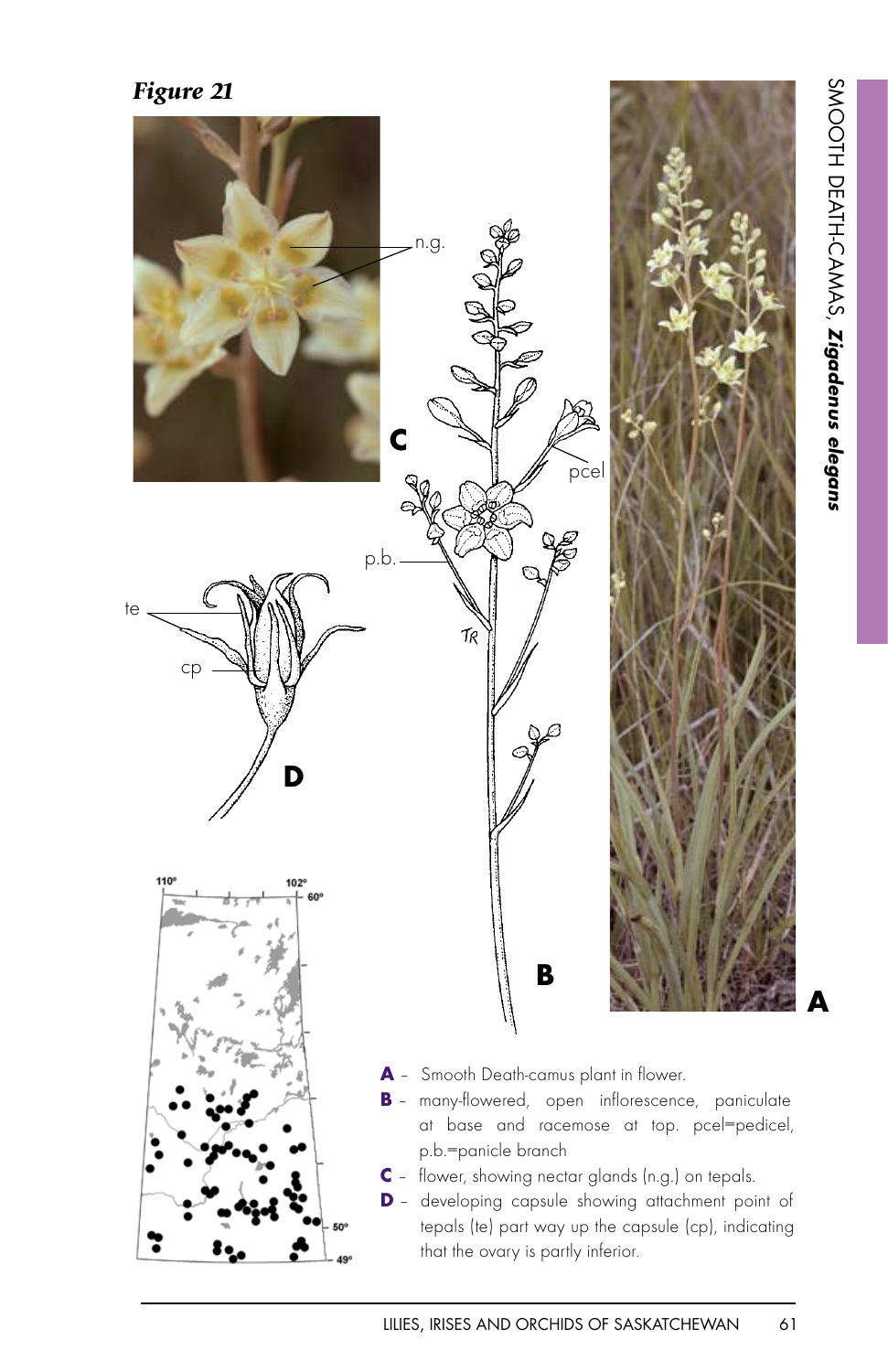





**A** – Common Blue-eyed Grass plant in flower. fl=flower, i.s.=inner spathe, o.s.=outer spathe **B** – flower, showing tepal tips **C** – plant in full flower.

**A**

LILIES, IRISES AND ORCHIDS OF SASKATCHEWAN 75